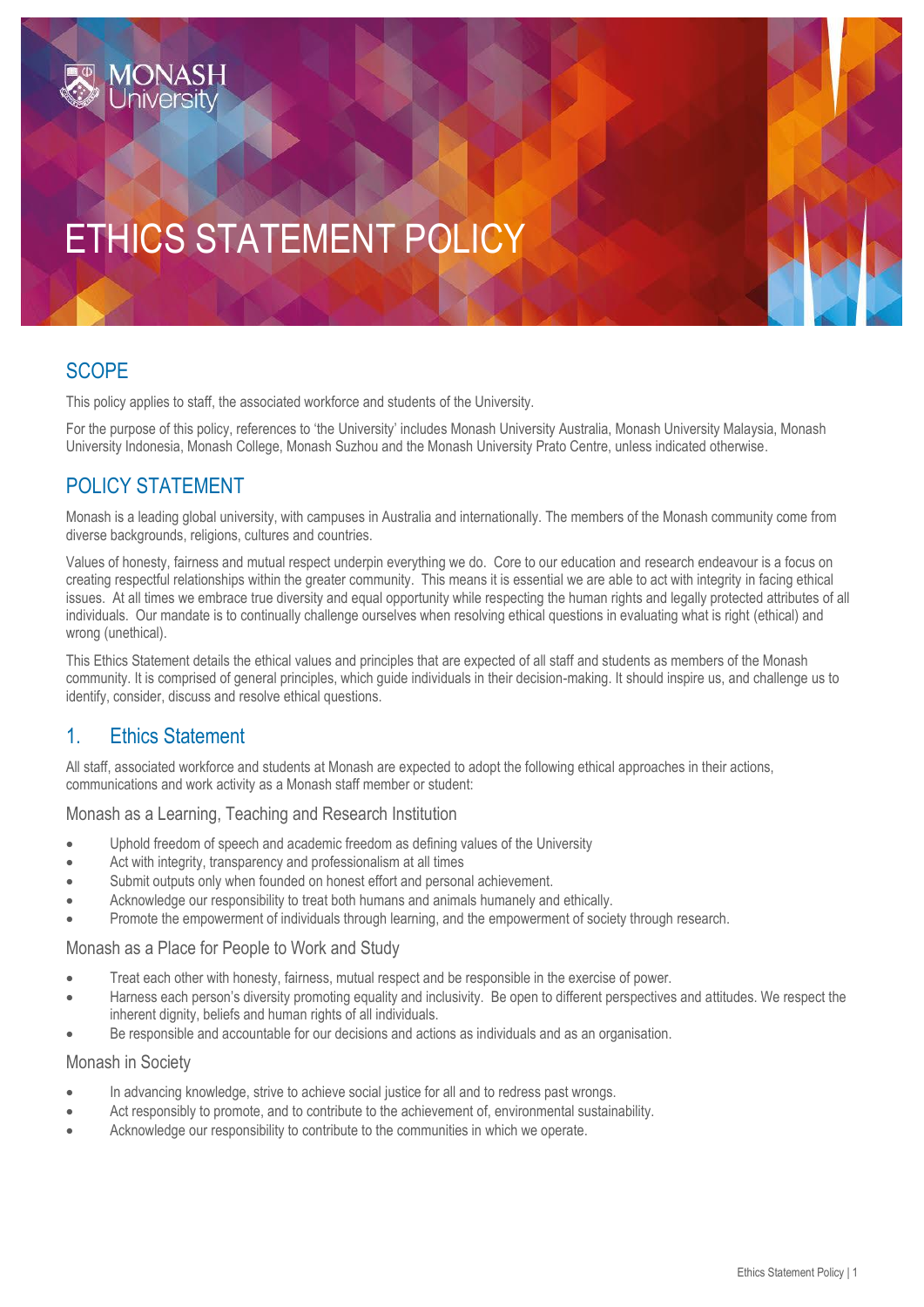# 2. Application

These core values and principles help us to challenge any preconceptions and to ensure we lead by example when resolving ethical questions.

By committing to our values we are able to drive deep and enduring relationships with students, staff, partners in industry and the wider community.

This Ethics Statement is designed to support our community when faced with ethical issues. It does not replace specific University policies and procedures, or applicable rights and obligations.

The University acknowledges that many staff have concurrent allegiances to their profession, discipline, community, employers, and religious and cultural traditions.

# 3. Guidance

When dealing with an ethical issue, staff and students should think about the following:

- Does any specific legislation or University policy/procedure apply?
- What values are relevant from the Ethics Statement?
- Whose interests are potentially affected? (mine, other people, the University's) etc...
- What are my options and the consequences to stakeholders?
- What are my duties and obligations?
- Which option treats people equally or fairly?
- Should I discuss the issue with my supervisor or another senior staff member.

#### 4. Final Check

Once an approach is identified, to check it is appropriate, staff and students should ask themselves:

- Is my decision consistent with the Ethics Statement?
- How would I feel if someone did this to me?
- Will this decision bring about a good result?
- Would I be happy for this decision to be on the public record, or on the cover of a newspaper?
- What would the University be like if everyone made decisions like this?
- Would I be happy if my family knew what I am about to do?
- How will taking this action affect my character, or the character of Monash University?

#### 5. Breaches

The University treats any breach of its policies, procedures and schedules seriously; it encourages reporting of concerns about non-compliance, and manages compliance in accordance with the applicable [Enterprise Agreement,](https://www.monash.edu/current-enterprise-agreements/academic-professional-2019) relevant instrument of appointment and/or applicable contract terms. A failure to comply with this policies may result in action by the University. Such action may include disciplinary and other action up to and including potential termination of employment for employees, or the cessation of engagements with the University for other persons.

# **DEFINITIONS**

| Associated workforce | means any person appointed by the University to participate in University activities in an unpaid<br>capacity and are not employees of the University. The associate workforce includes (but is not limited<br>to), Honorary appointments such as Adjunct and Emeritus Professors, Conjoint Appointments,<br>Contractors, University Visitors, and Affiliates. |
|----------------------|----------------------------------------------------------------------------------------------------------------------------------------------------------------------------------------------------------------------------------------------------------------------------------------------------------------------------------------------------------------|
| Ethical issue        | A problem or situation that requires a person or the University to choose between alternatives that must<br>be evaluated as right (ethical) or wrong (unethical).                                                                                                                                                                                              |
| <b>Staff</b>         | means paid, academic, professional and trades and services staff employed by the University:<br>under a relevant Enterprise Agreement; or<br>(a)<br>a contract or employment.<br>(b)                                                                                                                                                                           |